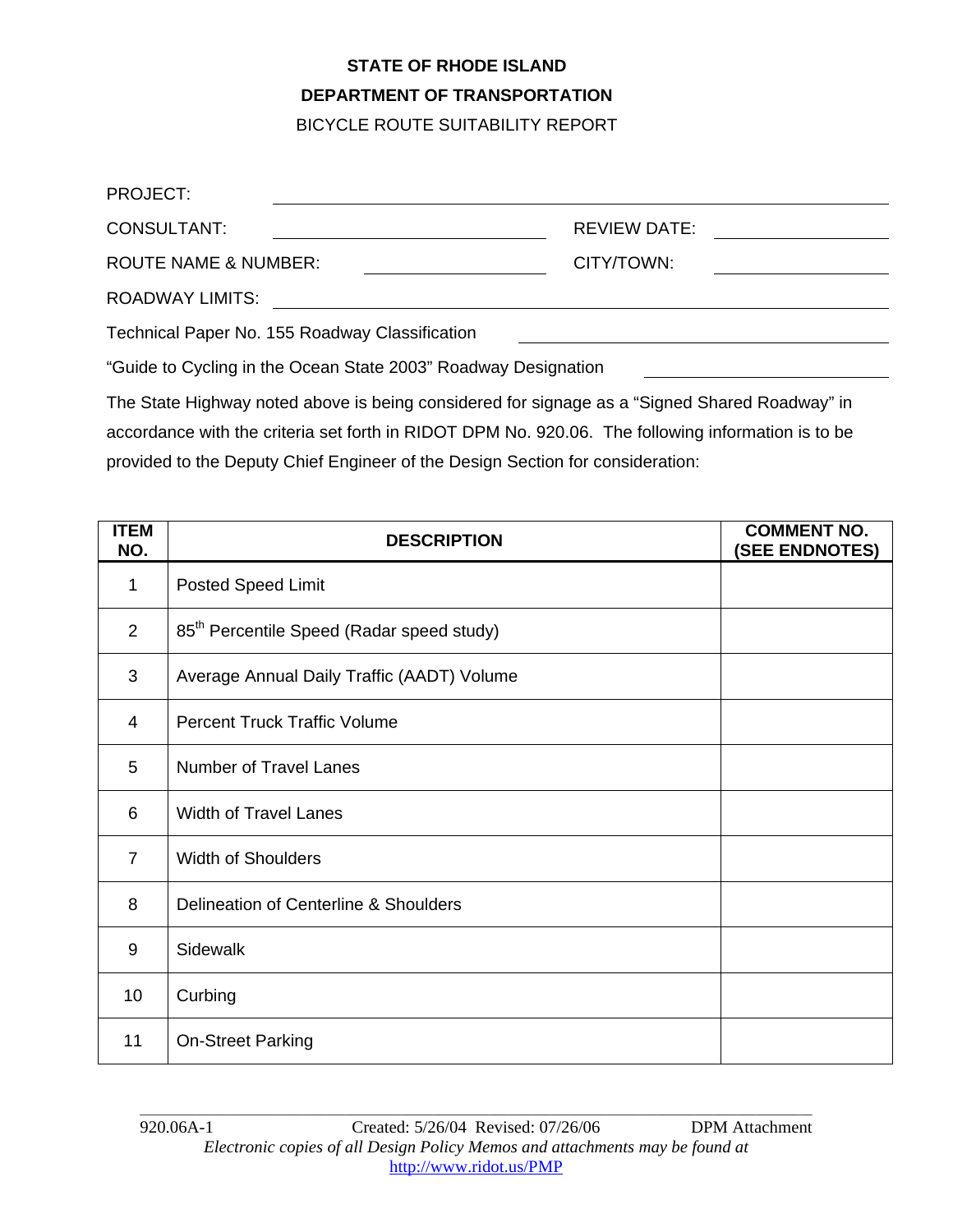| <b>ITEM</b><br>NO. | <b>DESCRIPTION</b>                                                  |                      | <b>COMMENT NO.</b><br>(SEE ENDNOTES) |
|--------------------|---------------------------------------------------------------------|----------------------|--------------------------------------|
| 12                 | <b>Frequency of Curb Cuts</b>                                       | Moderate             |                                      |
|                    |                                                                     | Heavy                |                                      |
|                    |                                                                     | Commercial           |                                      |
|                    |                                                                     | Residential          |                                      |
| 13                 | <b>Horizontal Alignment Constraints</b>                             |                      |                                      |
| 14                 | <b>Vertical Alignment Constraints</b>                               |                      |                                      |
| 15                 | Intersections & Corresponding Stopping Sight Distances              |                      |                                      |
| 16                 | Stop Controls Along Roadway                                         |                      |                                      |
| 17                 | <b>General Roadway Conditions</b>                                   | Surface              |                                      |
|                    |                                                                     | Potholes             |                                      |
|                    |                                                                     | Cracking             |                                      |
|                    |                                                                     | Catch Basin Types    |                                      |
|                    |                                                                     | Sand & Debris        |                                      |
| 18                 | Are all grates bicycle-safe? (If no, please<br>indicate which ones) | Yes.                 |                                      |
| <b>18A</b>         | Total Number of Grates: _______                                     |                      |                                      |
| 18B                |                                                                     |                      |                                      |
| 19                 | <b>Off-Road Obstacles</b>                                           | Mailboxes, signs     |                                      |
|                    |                                                                     | Poles                |                                      |
|                    |                                                                     | Outcrops             |                                      |
|                    |                                                                     | <b>Hanging Limbs</b> |                                      |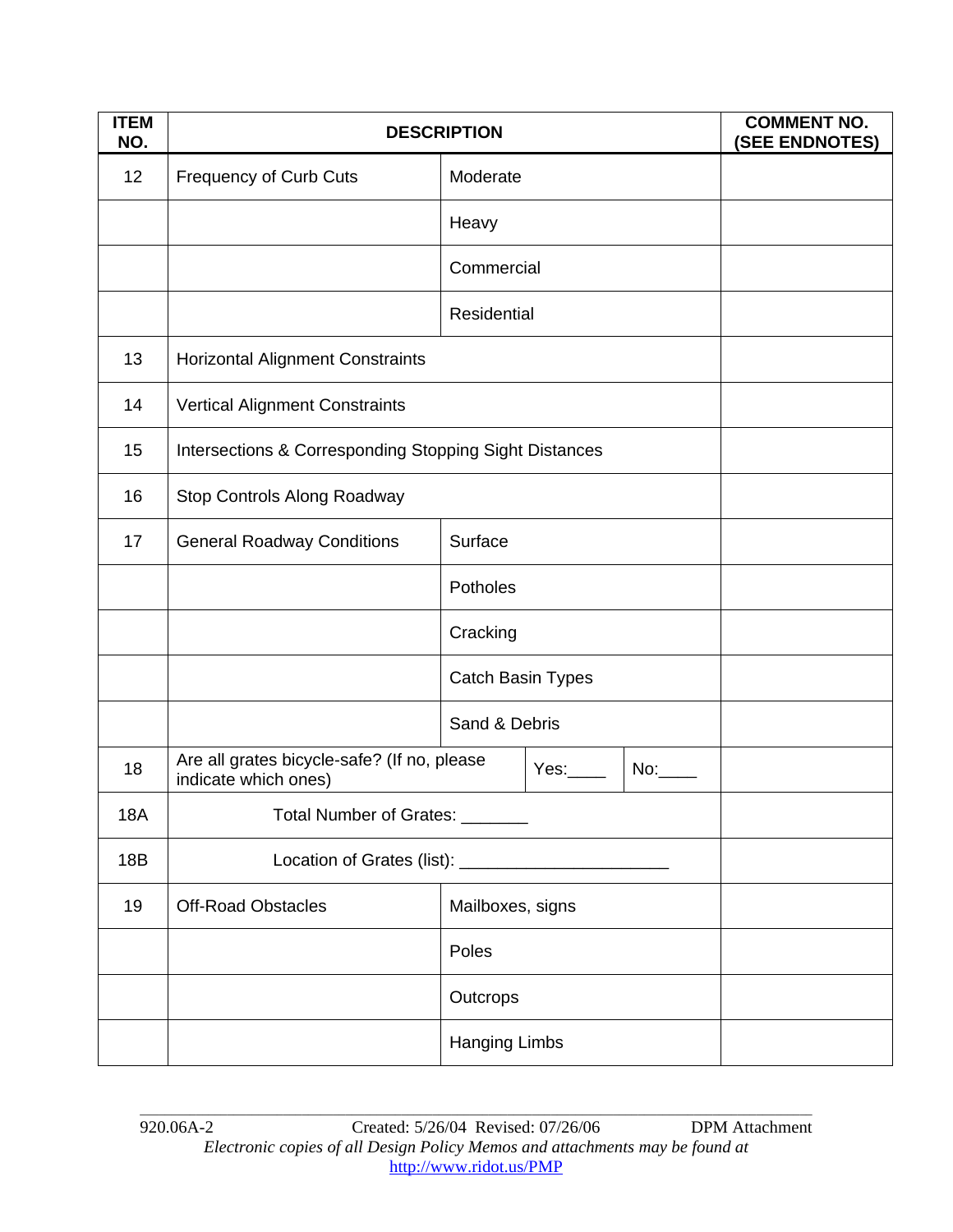| <b>ITEM</b><br>NO. | <b>DESCRIPTION</b>                                                                                                                 |                                  | <b>COMMENT NO.</b><br>(SEE ENDNOTES) |
|--------------------|------------------------------------------------------------------------------------------------------------------------------------|----------------------------------|--------------------------------------|
| 20                 | <b>Facilities List on Roadway</b>                                                                                                  | Parks                            |                                      |
|                    |                                                                                                                                    | <b>Schools</b>                   |                                      |
|                    |                                                                                                                                    | <b>Recreational Fields</b>       |                                      |
|                    |                                                                                                                                    | <b>Historical Districts</b>      |                                      |
|                    |                                                                                                                                    | <b>Commercial Establishments</b> |                                      |
| 21                 | <b>Expected Bike User Type</b>                                                                                                     | $A - Advanced$                   |                                      |
|                    |                                                                                                                                    | B - Basic                        |                                      |
|                    |                                                                                                                                    | $C -$ Children                   |                                      |
| 22                 | Location of nearest Bike Route/Path as potential link                                                                              |                                  |                                      |
| 23                 | <b>Additional Observations</b>                                                                                                     |                                  |                                      |
| 24                 | Accident History (Provide Crash Data for the previous three years<br>according to type, location, injury, roadway surface and time |                                  |                                      |

## **COMMENTS**

(Expand/Delete as needed)